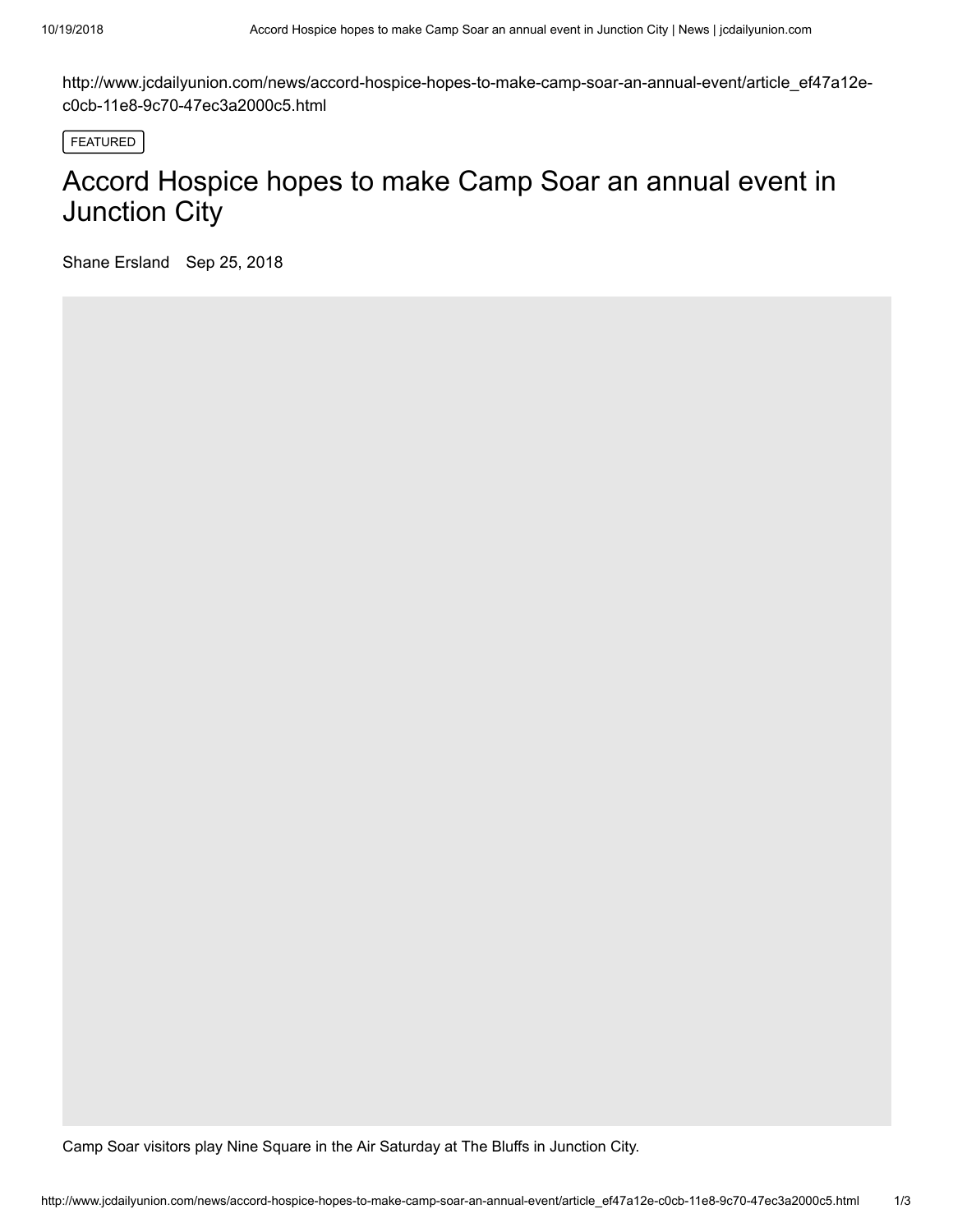10/19/2018 Accord Hospice hopes to make Camp Soar an annual event in Junction City | News | jcdailyunion.com



Members of the Junction City High School J-Stepper Dance Team lead a dance routine Saturday during Camp Soar activities.

Shane Ersland

While many kids who attended Camp Soar have experienced some challenging times, they got a brief reprieve from their grievances last weekend at a special event.

Accord Hospice hosted Camp Soar Saturday at The Bluffs in Junction City. The camp was organized for kids who have experienced the loss of a significant loved one through death, divorce or distance, said Accord Hospice Director Nikki Medaris. Organizers put together a schedule that allowed children to play games, enjoy planned activities, focus on sharing memories, try new things and learn they are not alone in experiencing grief.